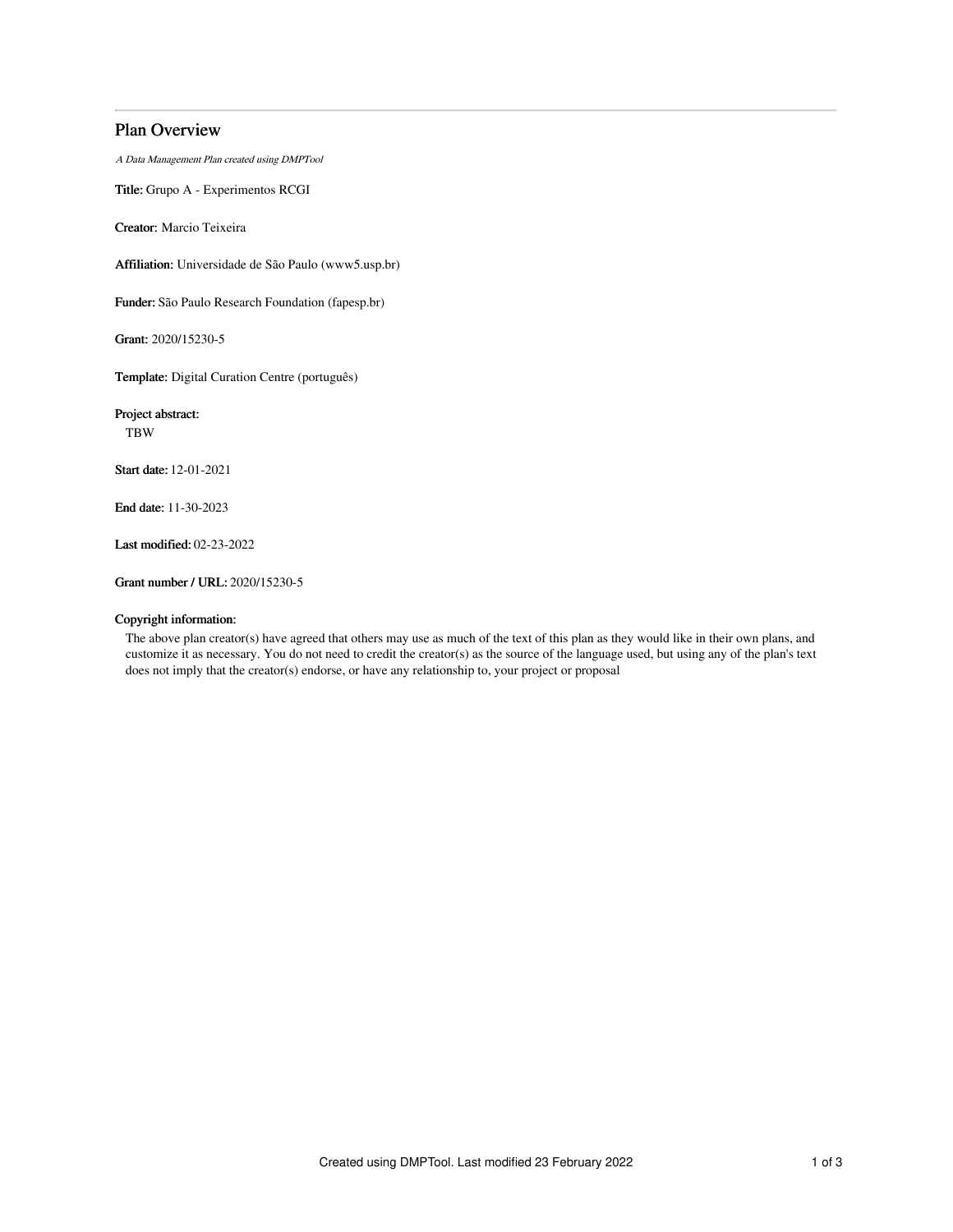# Grupo A - Experimentos RCGI

### Coleta de Dados

## Que dados serão coletados ou criados?

<CHANGE TO ENGLISH> Dados (QUAIS TIPOS) de ????? satélites (QUAIS).

#### Como os dados serão coletados ou criados?

Coletados no sistema do Mapbiomas e do Google Earth Engine de diferentes DETALHAR

## Documentação e Metadados

#### Que documentação e metadados acompanharão os dados?

The metadata associated to the data and project will focus information from technical advisors, data sources (open/private) and auxiliary data references about bioclimate subjects.

### Ética e Conformidade Legal

#### Como você administrará qualquer questão ética?

The project will observe all the legal procedures and social recommendations regarding all the social, ethic, ethnical issues, commonly seen in this kind of research project. The data will come mostly from open sources.

### Como você vai gerenciar os direitos autorais e os direitos de propriedade intelectual (IP / IPR)?

All copyright steps of this research project will follow the instructions from Universidade de São Paulo (USP).

#### Armazenamento e Backup

#### Como os dados serão armazenados e terão backup durante a pesquisa?

The data generated by this research project will be stored in open access repositories, such as the ARM-DOE/USA and others linked to the Universidade de São Paulo (USP) and to the associated research centers and universities. It is planned to build a service system stored locally and in the cloud making the data available for the scientific community and research centers

#### Como você vai gerenciar o acesso e a segurança?

The data generated by this research project will be open access, following the repositories guidelines too.

## Seleção e Preservação

#### Quais dados são de valor a longo prazo e devem ser mantidos, compartilhados e / ou preservados?

The input datasets, generated by interpolation techniques with Machine Learning and Artificial Intelligence, and the outputs generated by the correlations between land usage and Greenhouse Gases concentrations in the Amazon

#### Qual é o plano de preservação a longo prazo do conjunto de dados?

The long term data storage plan considers the access to open access repositories and their guidelines, with version control following the Github concepts. Data will be preserved in local servers at the University of São Paulo in a redundant storage system. It is contemplated to have data duplicated in the cloud making use of Amazon Web Services (AWS), Azure Cloud, Google etc

### Compartilhamento de Dados

#### Como você vai compartilhar os dados?

The data of this research project will be shared throughout the open access repositories or by online request. The requests will be evaluated by the data curator(s) who will will give her/him access to requested data.

#### Existem restrições ao compartilhamento de dados requeridos?

No restrictions have been identified so far. Review of this statement may apply according the evolution of the research project.